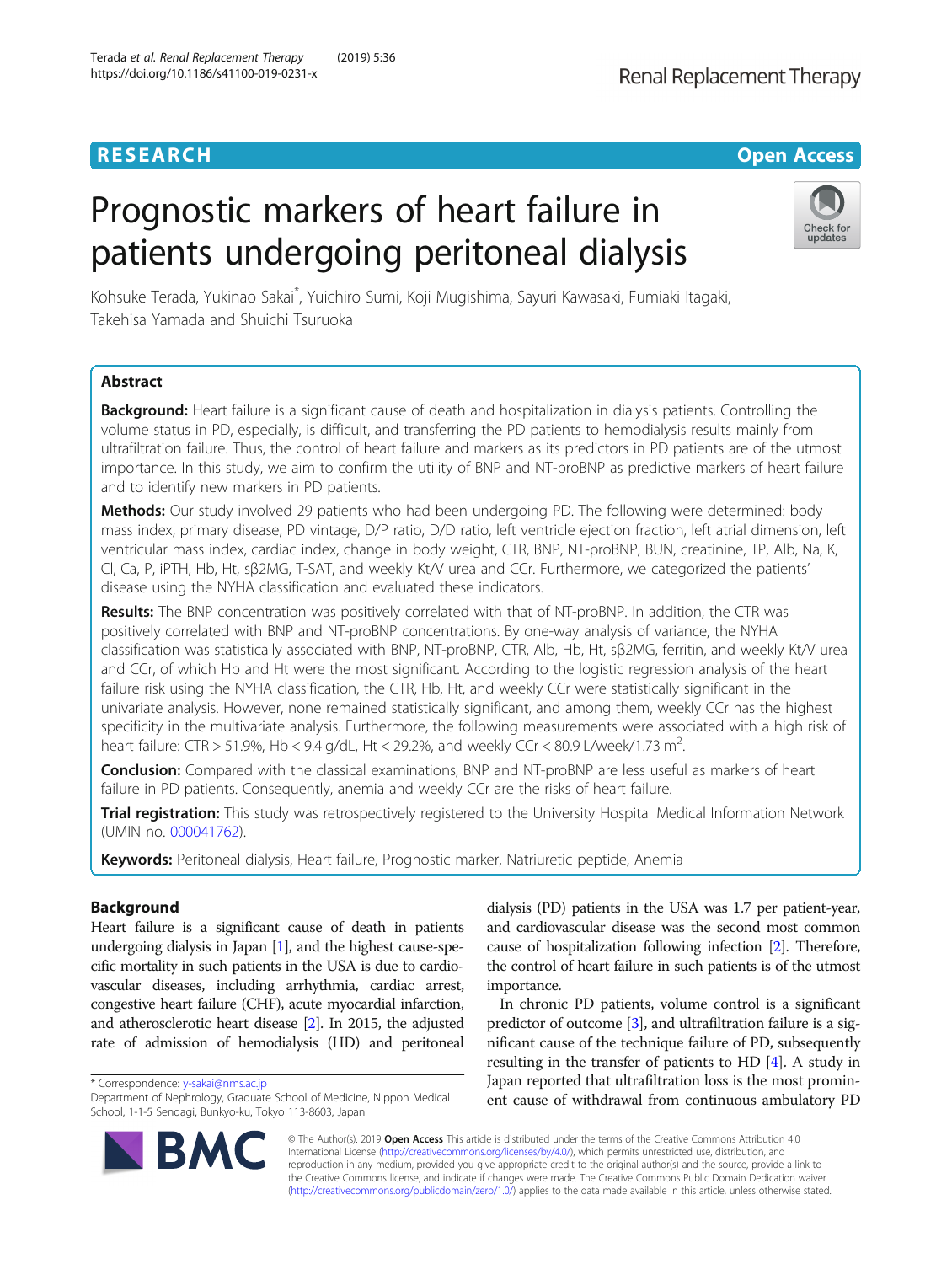(CAPD) in patients undergoing PD for  $> 6$  years [\[5](#page-7-0)], implying that strategies to prevent and manage ultrafiltration failure may help in maintaining the patient to remain on PD [[6\]](#page-7-0). Also, heart failure is a highly prevalent complication in patients on long-term PD. Moreover, patients with a history of heart failure have a significantly lower overall cumulative probability of survival than those without [[7](#page-7-0)]. Therefore, the prediction and prevention of the first heart failure and its recurrence are crucial.

To improve the quality of treatment in PD patients, markers as predictors of heart failure in PD patients are necessary. Currently, in addition to the change in body weight  $(\Delta Wt)$  and cardiothoracic ratio (CTR), the brain natriuretic peptide (BNP) and N-terminal pro-brain natriuretic peptide (NT-proBNP) levels are used as markers of heart failure. However, their effectiveness in predicting the disease has not been fully established. To ensure the early diagnosis and intervention of heart failure, the confirmation of the utility of the markers and new predictive markers of heart failure is necessary.

Therefore, in this study, we aim to confirm the utility of BNP and NT-proBNP as predictive markers of heart failure and to identify new markers in PD patients.

#### Methods

A total of 29 patients who had been undergoing PD and were regularly followed up at Nippon Medical School Hospital between November 2016 and November 2018 were enrolled. For 3 consecutive months, the following were measured in these patients:  $\Delta Wt$  (kg), CTR (%), BNP (pg/mL), NT-proBNP (pg/mL), BUN (mg/dL), Cr  $(mg/dL)$ , TP  $(g/dL)$ , Alb  $(g/dL)$ , Na  $(mEq/L)$ , K  $(mEq/L)$ , Cl (mEq/L), Ca (mg/dL), P (mg/dL), intact parathyroid hormone (pg/mL), hemoglobin (Hb) (g/dL), hematocrit (Ht) (%), serum β2 microglobulin (sβ2MG) (μg/mL), ferritin (ng/mL), transferrin saturation (T-SAT) (%), urine volume (UV) (mL/day), and weekly Kt/V urea and creatinine clearance  $(CCr)$  (L/week/1.73 m<sup>2</sup>). In addition, we categorized their disease using the New York Heart Association (NYHA) classification and evaluated the body mass index (BMI) (kg/m<sup>2</sup>), primary disease, PD vintage, D/P ratio, D/D ratio, left atrial dimension (LAD) (mm), left ventricular mass index (LVMI)  $(g/m^2)$ , left ventricle ejection fraction (EF) (%), and cardiac index (CI) as potential background factors. In this study, we defined ΔWt as the change of body weight in these patients between their regular follow-ups every month, and it was based on the patient's self-reporting.

All laboratory values were presented as means ± standard deviations. The continuous variables were compared using the one-way analysis of variance (ANOVA).  $p$  values  $<0.05$ were considered statistically significant. All statistical analyses were performed using Prism® software version 8 (GraphPad Software, La Jolla, CA, USA). Furthermore, the

multiple linear and logistic regression analyses were performed using JMP® software version 12 (SAS Institute, Cary, NC, USA).

# Results

This study included 21 men and 8 women, with the mean age of  $64.14 \pm 14.42$  years. The most frequent primary diseases were diabetes mellitus (11 patients, 37.9%) and nephrosclerosis (9 patients, 31.0%). The mean duration of PD and  $D/P$  and s ratios were  $12.0 \pm 7.6$  months, and  $0.727 \pm 0.203$  and  $0.377 \pm 0.132$ , respectively. Moreover, the oral medications being administered were angiotensin II receptor blockers (22 patients, 75.9%), statins (13 patients, 44.8%), diuretics (25 patients, 86.2%), and iron supplements (6 patients, 20.7%). Also, the mean values obtained during cardiac ultrasonography were as follows: LAD,  $37.8 \pm 6.0$  mm; LVMI,  $126.7 \pm 34.1$  g/m<sup>2</sup>; EF,  $67.0 \pm 1.0$ 9.9%; E/e',  $15.0 \pm 8.1$ ; and CI,  $3.332 \pm 0.7997$  (Table 1).

The BNP concentration was positively correlated with that of NT-proBNP  $(r, 0.794; p < 0.0001)$  $(r, 0.794; p < 0.0001)$  $(r, 0.794; p < 0.0001)$  (Fig. 1). Also, the CTR was positively correlated with BNP (r, 0.538;  $p < 0.0001$ ) and NT-proBNP (r, 0.508;  $p < 0.0001$ ) concentrations, with similar correlation coefficients. However, ΔWt was not correlated with these parameters

|  |  |  |  | <b>Table 1</b> Baseline clinical characteristics of the patients |  |  |  |
|--|--|--|--|------------------------------------------------------------------|--|--|--|
|--|--|--|--|------------------------------------------------------------------|--|--|--|

| Total, n                                | 29                  |
|-----------------------------------------|---------------------|
| Female, n (%)                           | 8(27.6)             |
| Age (years)                             | $64.14 \pm 14.42$   |
| BMI ( $kg/m2$ )                         | $23.60 \pm 3.057$   |
| DM, $n$ $%$                             | 11 (37.9)           |
| Nephrosclerosis, n (%)                  | 9(31.0)             |
| PD duration (months)                    | $12.04 \pm 7.589$   |
| D/P ratio                               | $0.7273 \pm 0.2034$ |
| D/D ratio                               | $0.3769 \pm 0.1324$ |
| Weekly Kt/V urea                        | $1.813 \pm 0.4844$  |
| Weekly CCr (L/week/1.73m <sup>2</sup> ) | $86.31 \pm 36.00$   |
| Urine volume (mL/day)                   | $919.8 \pm 383.3$   |
| ARB, n (%)                              | 22(75.9)            |
| Statin, n (%)                           | 13 (44.8)           |
| Diuretic (%)                            | 25 (86.2)           |
| Iron supplementation, n (%)             | 6(20.7)             |
| LAD (mm)                                | $37.83 \pm 6.042$   |
| LVMI $(g/m^2)$                          | $126.7 \pm 34.14$   |
| EF (%)                                  | $66.99 \pm 9.917$   |
| E/e'                                    | $14.98 \pm 8.113$   |
| CI                                      | $3.332 \pm 0.7997$  |

BMI body mass index, DM diabetes mellitus, PD peritoneal dialysis, ARB angiotensin II receptor blocker, LAD left atrial dimension, LVMI left ventricular mass index, EF ejection fraction, CI cardiac index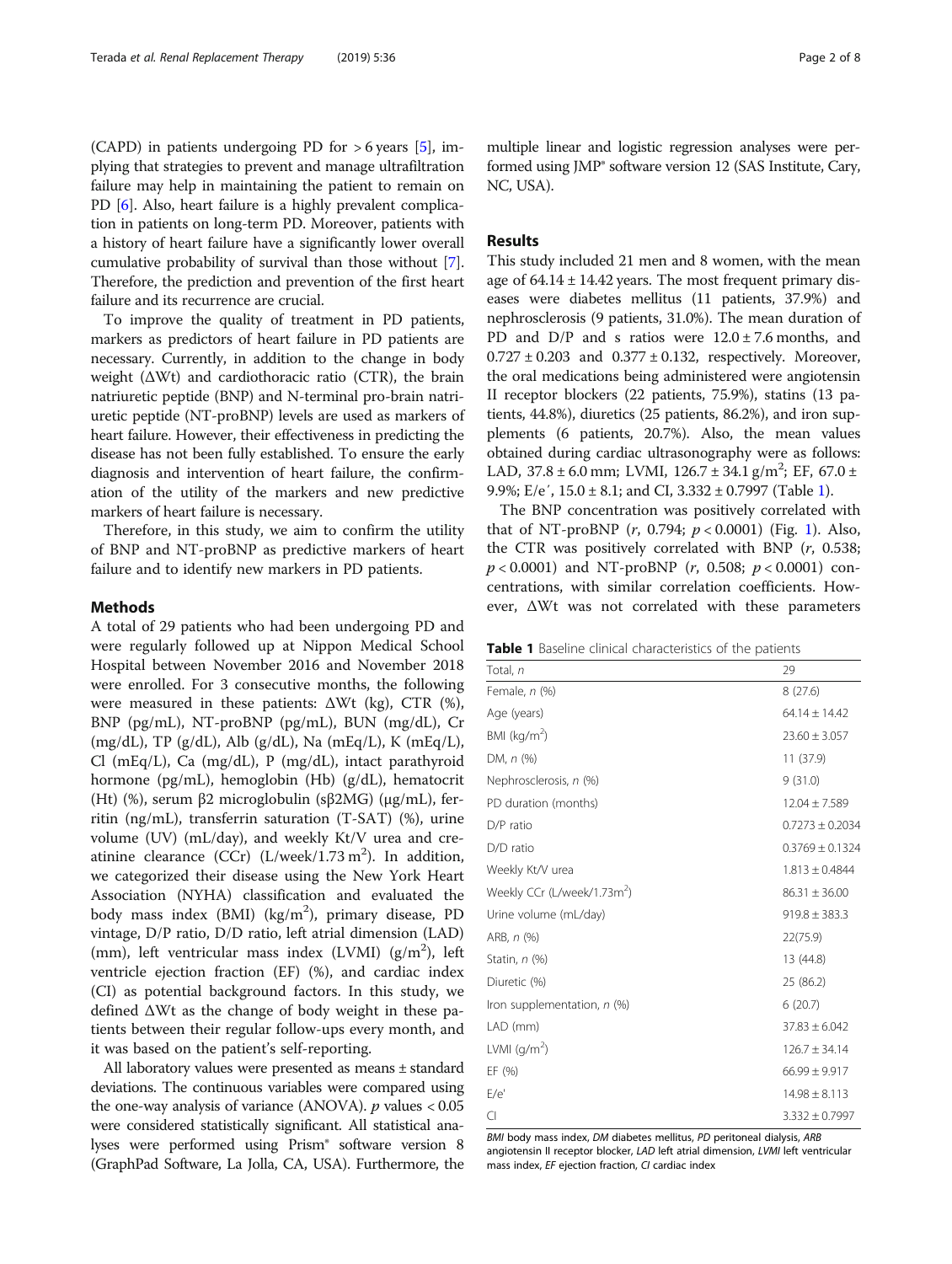<span id="page-2-0"></span>

(BNP and  $\Delta Wt$ : r, -0.0240, and p, 0.828; NT-proBNP and  $\Delta Wt$ :  $r$ ,  $-0.0701$ , and  $p$ , 0.524) (Fig. 2).

The NYHA classification was significantly associated with BNP  $(p = 0.0005)$ , NT-proBNP  $(p = 0.0001)$ , CTR  $(p <$ 0.0001), Alb ( $p < 0.0001$ ), Hb ( $p < 0.0001$ ), Ht ( $p < 0.0001$ ), sβ2MG ( $p = 0.0497$ ), ferritin ( $p = 0.019$ ), and weekly Kt/V urea ( $p = 0.0456$ ) and CCr ( $p = 0.0022$ ) in the ANOVA (Table [2](#page-3-0)), of which the relationships with CTR, Hb, and Ht showed the highest levels of statistical significance. Although the relationships with BNP and NT-proBNP were significant, their values in patients with NYHA category II were very high. The relationships with weekly Kt/V urea and weekly CCr were also significant, but not UV. Furthermore, although the relationship with ferritin was significant, that with T-SAT was not.

The univariate and multivariable logistic regression models were constructed for the risk of heart failure using the NYHA classification. In the univariate analysis, the CTR (odds ratio [95% CI], 1.32 [1.12–1.63];  $p =$ 0.0005), Hb  $(0.165 \; [0.0393 - 0.433]; p < 0.0001)$ , Ht  $(0.583)$ [0.387–0.785];  $p < 0.0001$ ), and weekly CCr (0.944 [0.880–0.991];  $p < 0.0123$ ) were statistically significant.

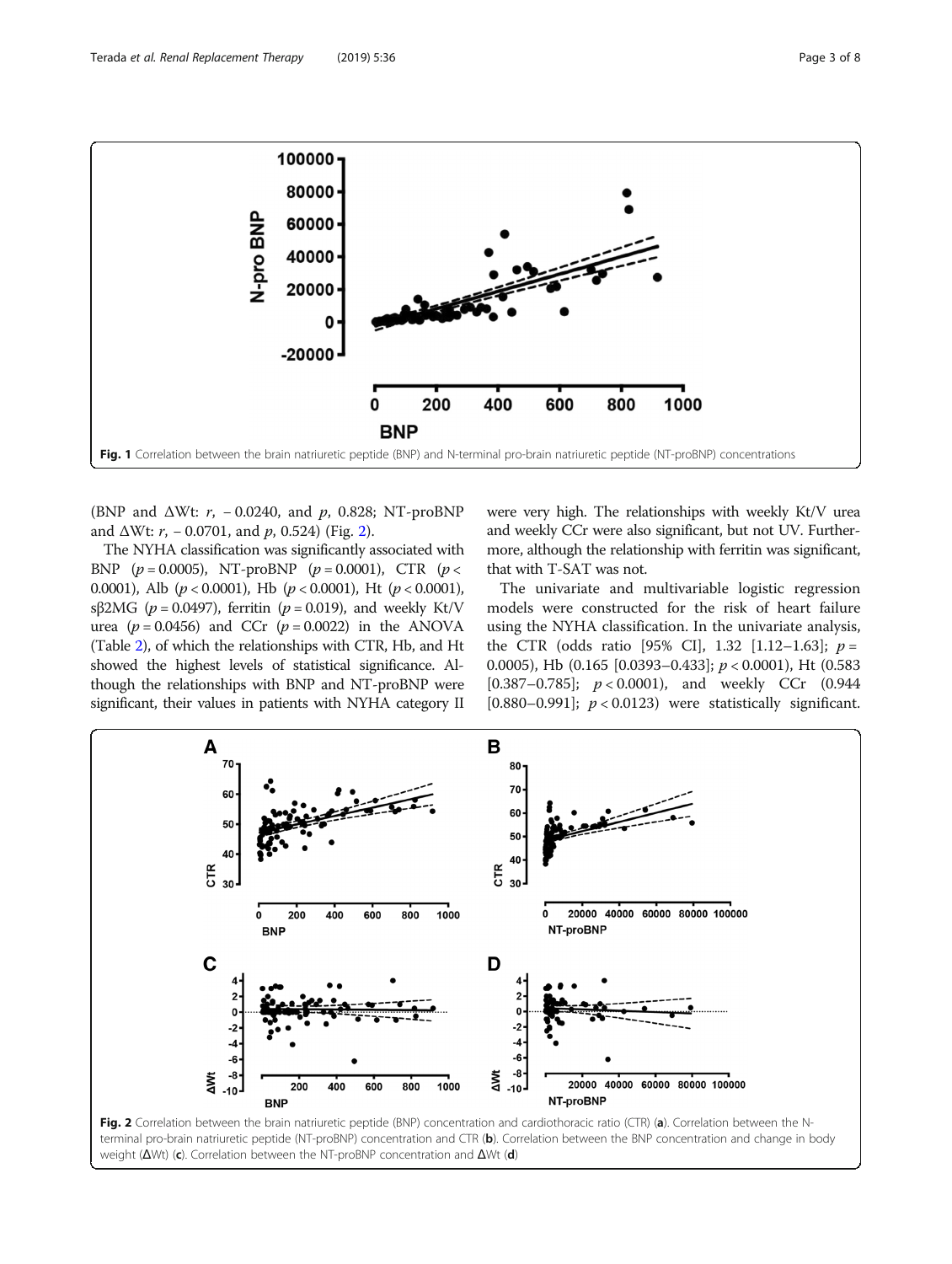<span id="page-3-0"></span>Table 2 Relationships with the New York Heart Association (NYHA) classification, according to ANOVA

| <b>NYHA</b>                             | $1(n=51)$          | $   (n = 27)$       | III $(n = 4)$      | IV $(n = 3)$        | $p$ value     |           |
|-----------------------------------------|--------------------|---------------------|--------------------|---------------------|---------------|-----------|
|                                         |                    |                     |                    |                     | One-way ANOVA | For trend |
| BNP (pg/mL)                             | $133.4 \pm 170.7$  | $341.9 \pm 257.6$   | $232.6 \pm 154$    | $335.1 \pm 250.4$   | 0.0005        | 0.001     |
| NT-proBNP (pg/mL)                       | $3369 \pm 6639$    | $18,807 \pm 21,661$ | $9107 \pm 5486$    | $10,343 \pm 9462$   | 0.0001        | 0.0026    |
| CTR (%)                                 | $47.62 \pm 5.179$  | $53.02 \pm 4.157$   | $57.8 \pm 5.532$   | $56.2 \pm 4.403$    | < 0.0001      | < 0.0001  |
| $\Delta Wt$ (kg)                        | $0.5882 \pm 1.847$ | $-0.2741 \pm 1.859$ | $1.25 \pm 1.529$   | $1.5 \pm 1.706$     | 0.1161        | 0.9675    |
| BUN (mg/dL)                             | $61.31 \pm 13.89$  | $66.37 \pm 13.84$   | $64.2 \pm 9.248$   | $63 \pm 10.78$      | 0.4886        | 0.3112    |
| $Cr$ (mg/dL)                            | $8.942 \pm 2.972$  | $10.02 \pm 4.38$    | $12.08 \pm 1.015$  | $10.79 \pm 2.915$   | 0.2115        | 0.0536    |
| $TP$ (g/dL)                             | $6.257 \pm 0.6543$ | $6.052 \pm 0.6773$  | $6.05 \pm 0.4041$  | $5.6 \pm 0.2646$    | 0.2436        | 0.0517    |
| Alb (g/dL)                              | $3.469 \pm 0.5148$ | $2.774 \pm 0.5822$  | $3.375 \pm 0.8139$ | $2.967 \pm 0.5686$  | < 0.0001      | 0.0007    |
| Na (mEq/L)                              | $139.5 \pm 3.081$  | $137.3 \pm 4.01$    | $140.8 \pm 1.708$  | $140.3 \pm 1.528$   | 0.0342        | 0.5642    |
| K (mEq/L)                               | $4.386 \pm 0.6229$ | $4.578 \pm 0.6635$  | $4.275 \pm 0.6131$ | $4.4567 \pm 0.3512$ | 0.5671        | 0.4656    |
| $Cl$ (mEq/L)                            | $102.2 \pm 4.03$   | $98.78 \pm 3.62$    | $100.8 \pm 2.986$  | $104.3 \pm 2.082$   | 0.0019        | 0.1616    |
| Ca (mg/dL)                              | $8.692 \pm 0.7418$ | $7.8 \pm 0.5038$    | $8.6 \pm 0.8832$   | $8.567 \pm 0.6028$  | < 0.0001      | 0.0061    |
| $P$ (mg/dL)                             | $5.349 \pm 1.433$  | $5.774 \pm 1.711$   | $5.75 \pm 1.406$   | $5 \pm 2.095$       | 0.6276        | 0.6183    |
| iPTH (pg/mL)                            | $324.3 \pm 220.6$  | $257.3 \pm 157.3$   | $349 \pm 476.4$    | $158.5 \pm 136.7$   | 0.3718        | 0.1913    |
| $Hb$ (g/dL)                             | $10.75 \pm 1.132$  | $9.519 \pm 1.062$   | $8.45 \pm 1.109$   | $8.167 \pm 0.8505$  | < 0.0001      | < 0.0001  |
| Ht (%)                                  | $32.66 \pm 3.755$  | $29.15 \pm 3.229$   | $25.85 \pm 3.423$  | $25.43 \pm 2.101$   | < 0.0001      | < 0.0001  |
| $\beta$ 2MG (µg/mL)                     | $21.91 \pm 8.843$  | $28.08 \pm 13.72$   | $32.97 \pm 18.6$   | $30.97 \pm 14.76$   | 0.0497        | 0.0092    |
| Ferritin (ng/mL)                        | $177.3 \pm 114.3$  | $331.8 \pm 631.3$   | $736.6 \pm 982.4$  | $698.3 \pm 751.4$   | 0.019         | 0.0027    |
| $T-SAT(%)$                              | $36.64 \pm 12.65$  | $35.63 \pm 16.72$   | $40.76 \pm 17.62$  | $29.96 \pm 13.73$   | 0.7858        | 0.6977    |
| UV (mL/day)                             | $953.9 \pm 407.2$  | $836.1 \pm 271$     | $962.5 \pm 566.2$  | $1083 \pm 629.2$    | 0.5206        | 0.8444    |
| Weekly Kt/V urea                        | $1.936 \pm 0.5079$ | $1.62 \pm 0.3536$   | $1.76 \pm 0.6346$  | $1.737 \pm 0.2078$  | 0.0456        | 0.0403    |
| Weekly CCr (L/week/1.73m <sup>2</sup> ) | $97.9 \pm 40.21$   | $70.59 \pm 16.59$   | $60.26 \pm 10.93$  | $66.56 \pm 13.56$   | 0.0022        | 0.0006    |

However, none remained significant in the multivariate analysis. Additionally, neither ferritin nor T-SAT was statistically significant in the univariate analysis, as well as UV and weekly Kt/V (Table [3](#page-4-0)).

The Youden indexes (cutoff values), established using the receiver operating characteristic (ROC) curve for the NYHA classification, for CTR (a), Hb (b), Ht (c), and weekly CCr (d) were > 51.9%, < 9.4 g/dL, < 29.2%, and < 80.9 L/week/1.73 m<sup>2</sup>, respectively, indicating a high risk of heart failure (Fig. [3\)](#page-5-0).

# Discussion

In Japan, heart failure is the leading cause of mortality in dialysis patients [[1\]](#page-7-0), and in the USA, cardiovascular diseases most commonly result in death in dialysis patients [[2\]](#page-7-0). Furthermore, in China, cardiovascular complications have been reported to be the second most common cause of death in these patients, following infection [\[8](#page-7-0)], and deaths in elderly patients undergoing PD were also shown to be caused by infection and cardiovascular events in a fourth study [[9](#page-7-0)]. As such, the control of heart failure for patients undergoing PD is of the utmost importance [[2\]](#page-7-0).

As the failure of volume control underpins this heart failure, such control is a significant outcome predictor in

patients undergoing chronic PD [[3](#page-7-0)]. In a previous report, the management of heart failure in those who are resistant to treatment or intolerant of the conventional therapies may include PD as an adjunctive therapy [[10\]](#page-7-0). However, ultrafiltration failure usually underlies the development of heart failure in patients undergoing PD, necessitating their transfer to HD [\[4](#page-7-0)]. Therefore, strategies aimed at preventing or managing ultrafiltration failure may help them continue on PD [[6](#page-7-0)]. Moreover, heart failure is a highly prevalent complication in long-term PD. Indeed, PD patients with a history of heart failure have a significantly lower overall cumulative probability of survival than those without [\[7](#page-7-0)]. Thus, the prevention of heart failure and its recurrence is significant. However, maintaining the required ultrafiltration for the success of PD is difficult compared with that of HD; therefore, the prediction and prevention of heart failure in PD patients is also challenging. Therefore, we aimed to determine the prognostic markers of heart failure in PD patients to facilitate better management of the disease in this group.

# Correlation between BNP and NT-proBNP and other parameters

Cardiac biomarkers, such as BNP and NT-proBNP, are commonly used to diagnose CHF [[11](#page-7-0)]. Pre-proBNP is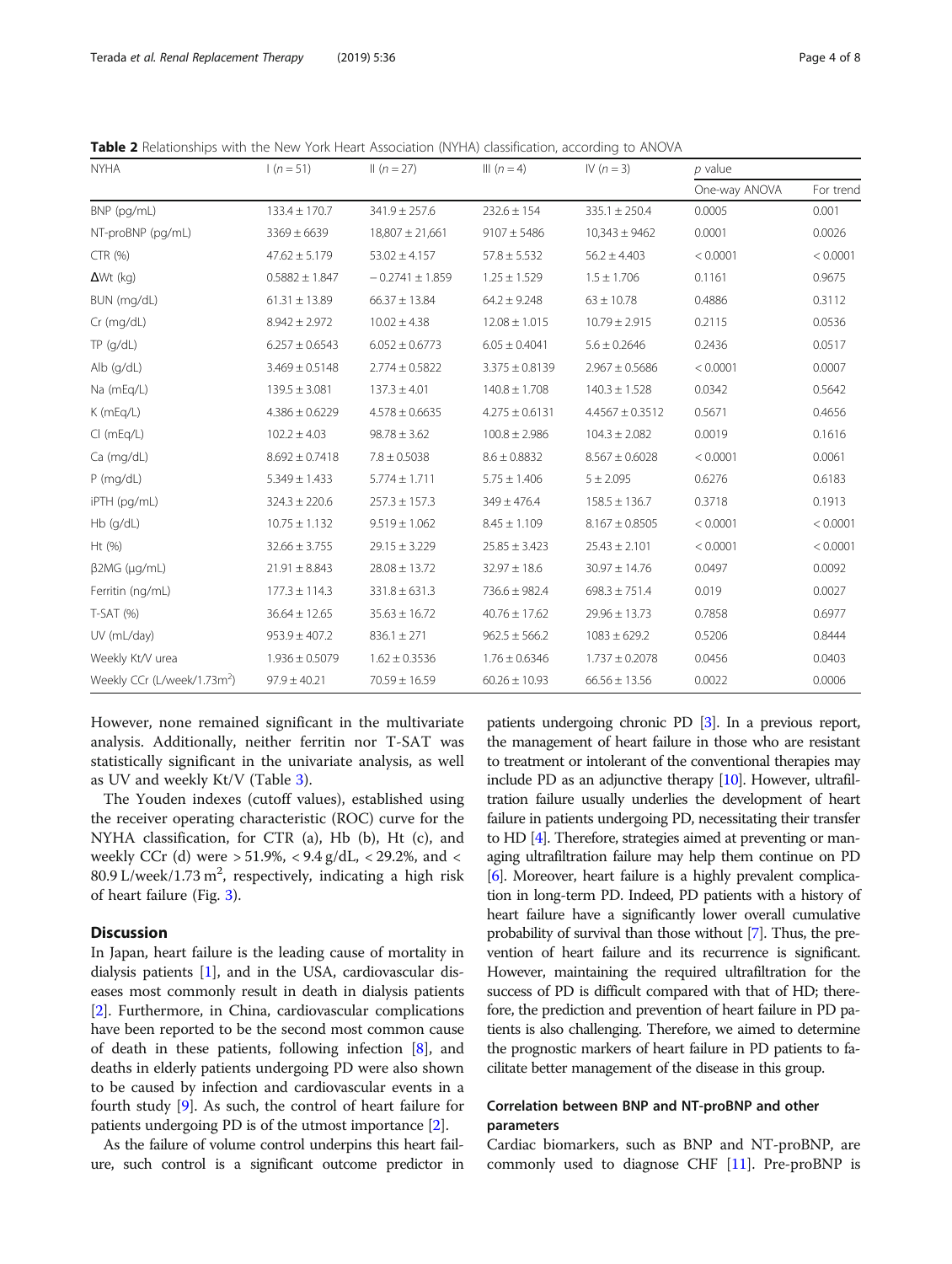<span id="page-4-0"></span>Table 3 Logistic regression analysis for the heart failure risk using the New York Heart Association (NYHA) classification

| Variables                               | Univariate analysis          |           | Multivariate analysis           |           |  |
|-----------------------------------------|------------------------------|-----------|---------------------------------|-----------|--|
|                                         | Odds ratio (95% CI)          | $p$ value | Odds ratio (95% CI)             | $p$ value |  |
| BNP (pg/mL)                             | 1.001245 (0.997814-1.004173) | 0.4415    |                                 |           |  |
| NT-proBNP (pg/mL)                       | 1.000004 (0.999937-1.000045) | 0.878     |                                 |           |  |
| CTR (%)                                 | 1.318767 (1.117946-1.630652) | 0.0005    | 0.993997 (0.729318-1.323292)    | 0.96686   |  |
| $\Delta Wt$ (kg)                        | 1.282818 (0.883557-1.87272)  | 0.1775    |                                 |           |  |
| BUN (mg/dL)                             | 1.003413 (0.945632-1.061421) | 0.9066    |                                 |           |  |
| Cr (mg/dL)                              | 1.191152 (0.958659-1.50156)  | 0.1133    |                                 |           |  |
| TP(q/dL)                                | 0.453033 (0.118968-1.50955)  | 0.1987    |                                 |           |  |
| Alb $(g/dL)$                            | 0.931232 (0.272288-3.354781) | 0.9095    |                                 |           |  |
| Na (mEg/L)                              | 1.189272 (0.937624-1.559409) | 0.1588    |                                 |           |  |
| K (mEg/L)                               | 0.871445 (0.223551-2.944876) | 0.8298    |                                 |           |  |
| $Cl$ (mEq/L)                            | 1.077313 (0.891606-1.306353) | 0.4344    |                                 |           |  |
| Ca (mg/dL)                              | 1.389613 (0.511722-3.800265) | 0.5123    |                                 |           |  |
| $P$ (mg/dL)                             | 0.97083 (0.544137-1.557301)  | 0.91      |                                 |           |  |
| iPTH (pg/mL)                            | 0.999149 (0.993927-1.002533) | 0.676     |                                 |           |  |
| $Hb$ (g/dL)                             | 0.164525 (0.039334-0.433469) | < 0.0001  | 0.033815 (8.663e-5 to 4.167667) | 0.17465   |  |
| Ht (%)                                  | 0.582857 (0.386609-0.784583) | < 0.0001  | 1.64811 (0.404336-7.504343)     | 0.48428   |  |
| $\beta$ 2MG ( $\mu$ g/mL)               | 1.045413 (0.982767-1.10676)  | 0.146     |                                 |           |  |
| Ferritin (ng/mL)                        | 1.000626 (0.999164-1.001749) | 0.3215    |                                 |           |  |
| $T-SAT(%)$                              | 1.003885 (0.946869-1.057841) | 0.8891    |                                 |           |  |
| UV (mL/day)                             | 0.99893 (0.996686-1.000999)  | 0.3172    |                                 |           |  |
| Weekly Kt/V urea                        | 0.279798 (0.030394-1.670325) | 0.1737    |                                 |           |  |
| Weekly CCr (L/week/1.73m <sup>2</sup> ) | 0.943727 (0.87937-0.99103)   | 0.0123    | 0.94682 (0.871393-1.000801)     | 0.05492   |  |
| <b>DM</b>                               | 3.75 (0.5997035-72.626898)   | 0.1735    |                                 |           |  |

synthesized in cardiac myocytes in response to ventricular wall stress and stretch, associated with greater cardiac filling pressure [\[12\]](#page-7-0). After the removal of a signal peptide in the cytosol, proBNP is released as either NT-proBNP or BNP from myocytes into the circulation [[11](#page-7-0), [13\]](#page-7-0). NTproBNP is the inactive form, while BNP is the active one. NT-proBNP is also more stable than BNP, having a longer half-life [\[13\]](#page-7-0). Previous studies have demonstrated the correlations between increases in the plasma concentrations of BNP or NT-proBNP and reductions in the estimated glomerular filtration rate (eGFR) or advances in chronic kidney disease (CKD) stage, which at least in part is likely to be because the principal route of clearance of NTproBNP is renal [[11](#page-7-0)]. Furthermore, the observed correlation with eGFR was more marked for NT-proBNP than for BNP, and the ratio of NT-proBNP/BNP increased with advancing CKD stage [\[11\]](#page-7-0). A high NT-proBNP concentration has been shown to predict morbidity and mortality, and its concentration in patients undergoing CAPD is lower than those undergoing HD [[12\]](#page-7-0). Additionally, NTproBNP is a significant predictor of cardiovascular congestion, mortality, and adverse cardiovascular outcomes in PD patients [[13\]](#page-7-0).

The present analysis has shown that the BNP concentration was positively correlated with that of NTproBNP. In addition, the CTR was positively correlated with BNP and NT-proBNP concentrations, but ΔWt was not correlated with these parameters. The variations in diet, clothing, or constipation may have influenced the measured ΔWt, such that the reliability of the measurement may have been low.

# Associations with the NYHA classification

The NYHA classification was statistically associated with both BNP and NT-proBNP. However, the associations with CTR, Hb, and Ht showed a higher level of significance. Also, the logistic regression model of the heart failure risk showed that CTR, Hb, and Ht were significantly associated with the NYHA classification in the univariate analysis, but BNP and NT-proBNP were not. However, none remained significantly associated in the multivariate analysis. These results may have been influenced by the values for BNP and NT-proBNP in NYHA category II patients being very high; therefore, a study of a larger number of patients may alter this finding.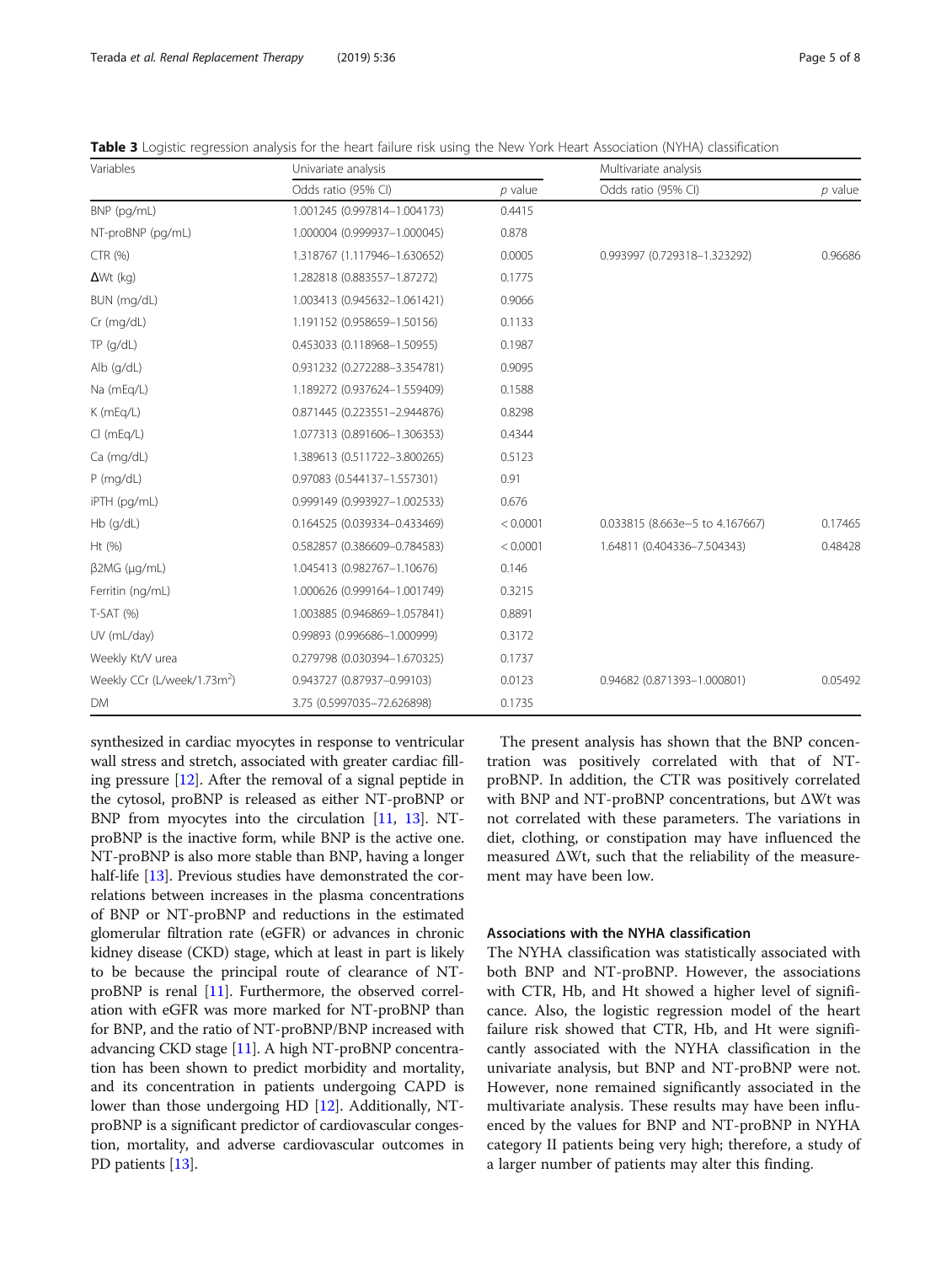<span id="page-5-0"></span>

Furthermore, the relationships with weekly Kt/V urea and CCr were significant, but not with UV. A combined urinary and peritoneal Kt/V urea > 1.7/week or CCr >  $50$  L/week/1.73 $m^2$  is recommended by the Renal Association Clinical Practice Guideline on PD adults and children [\[14](#page-7-0)]. They are associated with mortality in PD patients. Furthermore, a report has shown that the improvement of peritoneal Kt/V urea and CCr reduced the rate of CHF [\[15](#page-7-0)]. The reason why UV was not significant may be that weekly Kt/V urea and CCr were calculated by not only the value of urine but also the value of PD.

# Logistic regression analysis of the heart failure risk using the NYHA classification

The multivariate logistic regression analysis of the heart failure risk using the NYHA classification found that CTR, Hb, Ht, and weekly CCr were not associated with heart failure classification. The Youden indexes (cutoff value) on the ROC curves for the NYHA classification for CTR, Hb, Ht, and weekly CCr were  $> 51.9\%$ ,  $< 9.4 \text{ g}/$ dL, < 29.2%, and < 80.9 L/week/1.73  $m^2$ , indicating a high risk of heart failure. Moreover, a CTR of 0.43–0.49 has been previously reported to be associated with higher inhospital mortality and poor long-term clinical outcomes [[16\]](#page-7-0). However, a  $CTR > 0.5$  is traditionally considered abnormal, and the target Hb for PD patients has been set at 11–13 g/dL in Japan [\[17](#page-7-0)]. Furthermore, as described earlier, a weekly  $CCr > 50$  L/week/1.73 m<sup>2</sup> is recommended [\[14\]](#page-7-0). The present findings are consistent with the use of these values.

Anemia is an independent risk factor for mortality in patients with heart failure [\[18](#page-7-0)–[20\]](#page-7-0). It is also an essential component of the cardiorenal anemia syndrome, and the severity score of this syndrome is an independent and significant predictor of death in patients undergoing PD [[21\]](#page-7-0). In the present study, the logistic regression model of the heart failure risk using the NYHA classification found that CTR, Hb, and Ht were significantly associated in the univariate analysis. The CTR was correlated with the anemia status of PD patients and was a reliable predictor of mortality and hospitalization-free survival [[22,](#page-7-0) [23\]](#page-7-0). In addition, it was correlated with the BNP and NT-proBNP concentrations; however, as a predictor of heart failure, it may have been significant because of this relationship with anemia. In one previous report, a lower, but not higher, Hb concentration was associated with higher mortality in ESA-treated PD patients [\[24](#page-7-0)]. Therefore, anemia in PD patients may be the more significant pathology.

Numerous studies have shown that iron deficiency is highly prevalent in patients with CHF and associated with higher risks of hospitalization and mortality [\[25](#page-7-0)].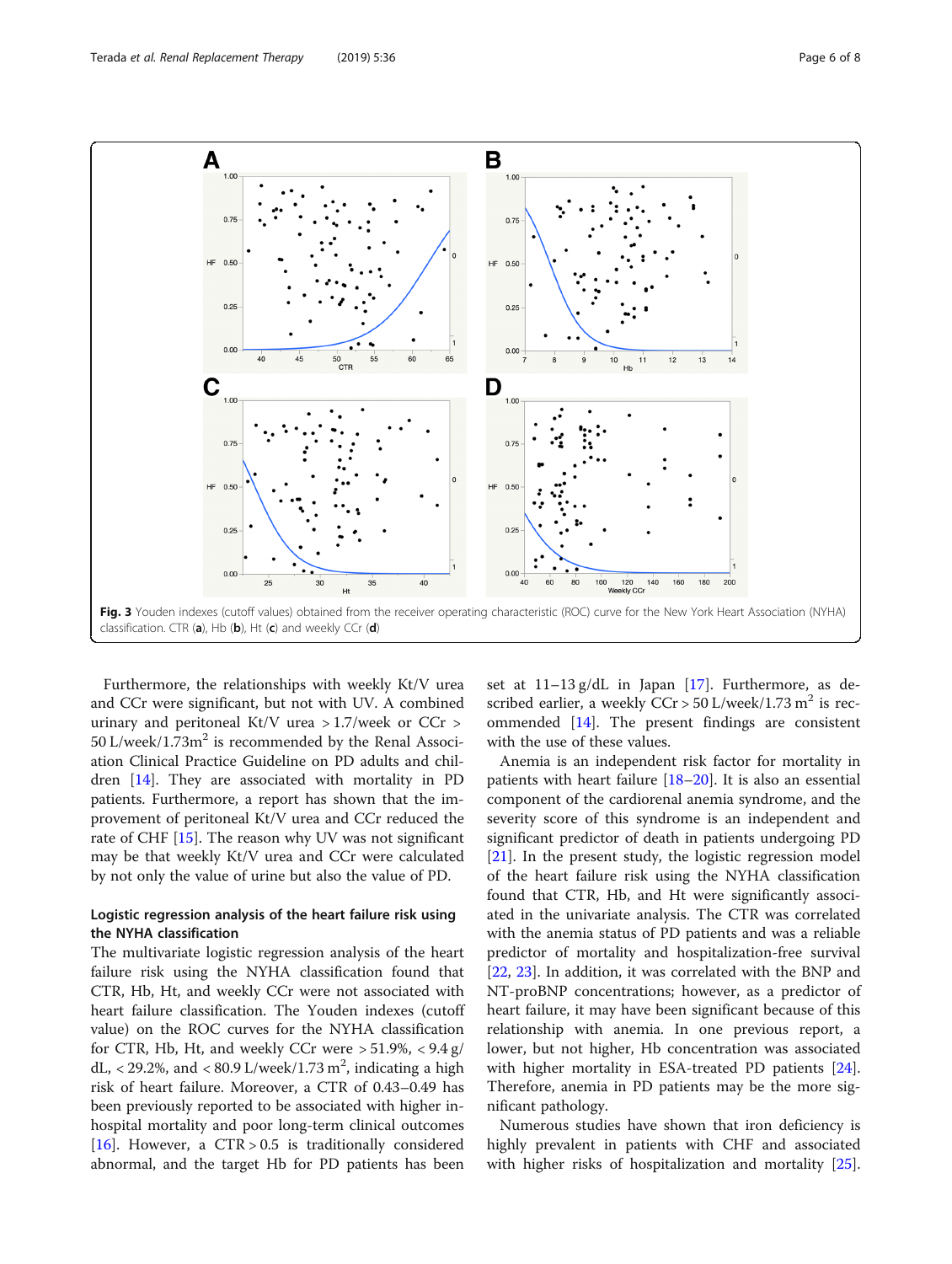As ferritin is an acute-phase reactant, it is often considered to be a less reliable marker than T-SAT [\[20\]](#page-7-0). However, with regard to their relationships with the NYHA classification, ferritin was significantly associated, while T-SAT was not, and neither was significantly associated in univariate analysis. Nevertheless, because ferritin was significant in the ANOVA, a relationship between iron metabolism and heart failure may be possible. However, this may be related to the inflammatory response that occurs in this disease because T-SAT was not associated with this and ferritin is considered to be an inflammatory substance [\[20](#page-7-0)]. Moreover, ferritin may have not shown a relationship in the univariate analysis because the cutoff value for NYHA grade III is too high.

A previous study has shown that intravenous (IV) iron therapy may be effective for iron deficiency anemia (IDA), but its benefit is partially independent of Hb concentration [\[20](#page-7-0)]. Other studies have demonstrated direct links between IDA and both quality of life and mortality, and iron repletion reduces the severity of the "restless legs" symptom and improves cognition, physical performance, exercise tolerance, and immune function, implying that both anemia and iron deficiency contribute to the cardiovascular risk and mortality [\[26](#page-7-0)].

Patients on HD have also been shown to have a superior Hb response when they are treated with IV iron, but this has less effect on patients with CKD [\[27\]](#page-7-0). Oral iron is poorly absorbed in most patients with CAPD [\[28\]](#page-7-0). Moreover, although it is often used in PD because of difficulties with venous access, in iron-deficient and iron-replete PD patients alike, IV iron supplementation results in larger iron stores and higher Hb concentrations, with fewer associated side effects than with oral iron [[29\]](#page-7-0). The data on a higher risk of peritonitis or other infections in PD patients being administered IV iron have not yet been described, but one report has shown that an IV infusion of iron causes oxidative stress and inflammation in the peritoneal mesothelial cells, which may impair the viability of the peritoneum [[30\]](#page-7-0). As a result, opinions vary regarding the optimal iron supplementation pathway for use in PD patients. In the present study, iron was administered orally, which is often done to PD patients because this method is simpler. However, phosphorus adsorbents containing iron, hypoxia-induced transcription factor stabilizers, orally active inhibitors of prolyl hydroxylase enzyme, and other newer and potentially more physiologic therapies are currently being studied for the treatment of anemia [[24](#page-7-0)]. Furthermore, iron deficiency itself may contribute to heart failure, rather than anemia, but further studies are needed to determine this.

Kidney failure is a significant prognostic factor in patients with heart failure, and the CCr rate is an independent pre-dictor of mortality [[31](#page-7-0)]. The weekly CCr in patients undergoing PD reflects the residual renal function. Therefore, in

this study, it is suggested that weekly CCr was statistically significant by univariate analysis and was not significant, but the highest risk of heart failure by multivariate analysis in logistic regression models were constructed for the risk of heart failure using the NYHA classification. On the other hand, the reason why weekly Kt/V was not significant in the univariate analysis may be because it reflects the clearance of only small molecules, contrary to weekly CCr. Furthermore, weekly CCr may reflect an effect in preventing heart failure than weekly Kt/V.

This study has certain limitations. First, it was conducted at a single center; therefore, the number of participants and duration of the study were limited. Second, the number of patients with heart failure was much lower than those without. Last, the NYHA classification used as a marker of heart failure is a subjective index. Thus, these limitations may have introduced various biases.

In conclusion, BNP and NT-proBNP, the classical markers of heart failure, were not useful in predicting this disease in PD patients. Also, the reliability of ΔWt as a marker was low. On the contrary, the weekly CCr was associated with the highest risk of heart failure, followed by anemia. The following were also associated with a high risk of this disease:  $CTR > 51.9\%$ ,  $Hb < 9.4$  g/ dL, Ht < 29.2%, and weekly  $CCr < 80.9$  L/week/1.73 m<sup>2</sup>. However, using only these indicators to predict or prevent heart failure is impossible. Therefore, further largescale trials are necessary to establish more useful markers of heart failure in PD patients.

#### Abbreviations

95% CI: 95% confidence interval; Alb: Albumin; ANOVA: Analysis of variance; BMI: Body mass index; BNP: Brain natriuretic peptide; BUN: Blood urea nitrogen; CAPD: Continuous ambulatory peritoneal dialysis; CCr: Creatinine clearance; CHF: Congestive heart failure; CI: Cardiac index; CTR: Cardiothoracic ratio; DM: Diabetes mellitus; EF: Ejection fraction; HD: Hemodialysis; Ht: Hematocrit; iPTH: Intact parathyroid hormone; LAD: Left atrial dimension; LVMI: Left ventricular mass index; NT-proBNP: Nterminal pro-brain natriuretic peptide; NYHA: The New York Heart Association; P: Serum phosphate; PD: Peritoneal dialysis; sβ2MG: Serum beta2 microgloblin; TP: Total protein; T-SAT: Ferritin and transferrin saturation; UV: Urine volume; ΔWt: Change in body weight

#### Acknowledgements

The authors thank all the participants and the staffs of NMS Hospital Blood Purification Center.

#### Authors' contributions

KT performed the study and wrote the paper. YSa designed and performed the study, analyzed the data, and wrote the paper. YSu, KM, SK, FI, and TY performed the study and acquired the laboratory data with KT. ST supervised the study. All authors read and approved the final manuscript.

#### Funding

The authors have received no research funds.

#### Availability of data and materials

Please contact the authors for data requests.

#### Ethics approval and consent to participate

All patients provided informed consent to participate in the study after the study protocol. The present study was retrospectively registered at the